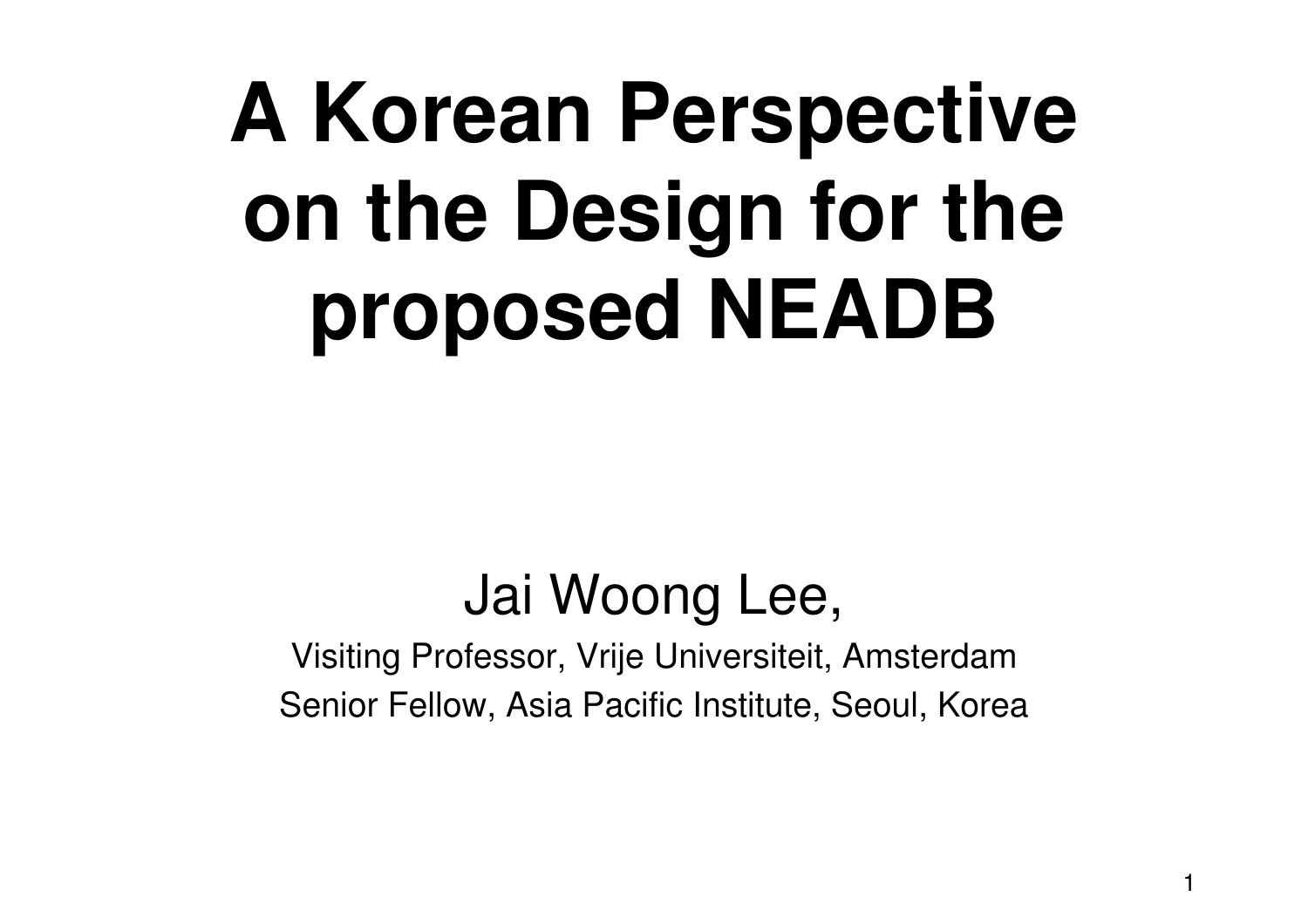Ⅰ. A Design for the proposed Northeast Asia Development Bank(NEADB)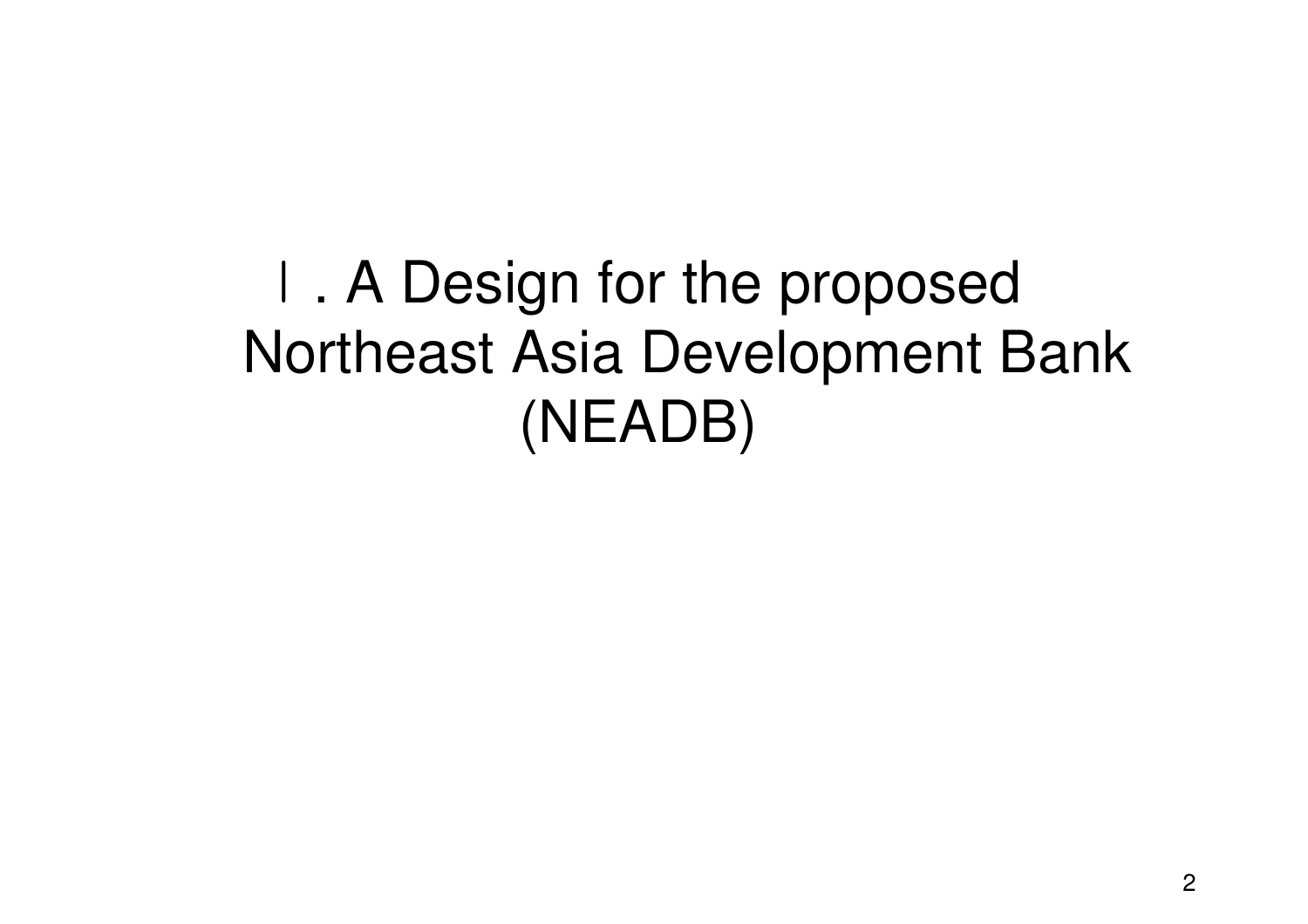1. A Design for the proposed NEADB was outlined by Dr. Stanley Katz, Director, NEAEF and former Vice President,Asian Development Bank

2. The object of the NEADB was to fill the Northeast Asian region's infrastructure financing gap of a projected \$5.0 billion

 i.e., a required net foreign inflow of \$7.5 billion minus a possible supply of \$2.5 billion through existing channels such as ADB, IBRD, etc.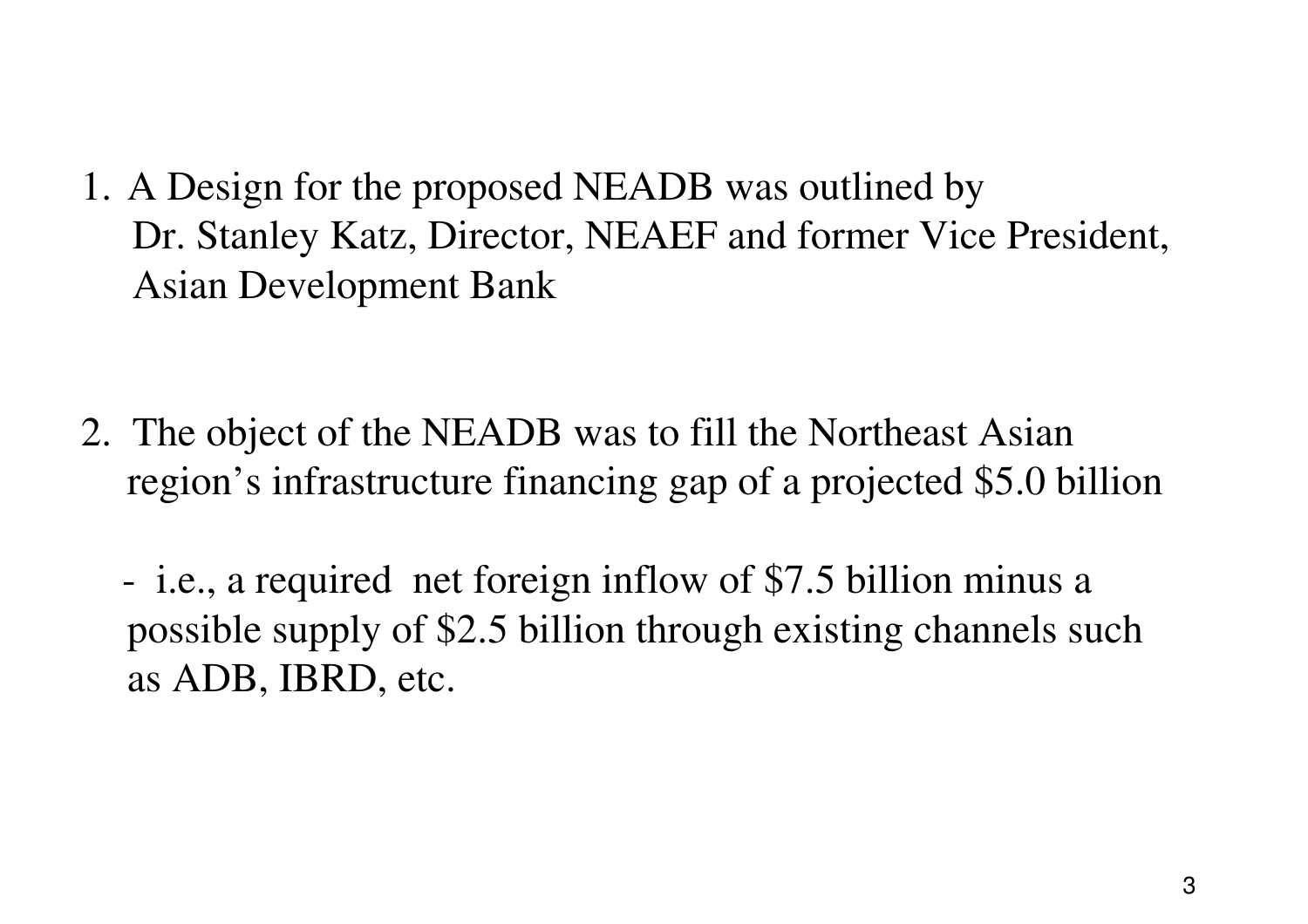- 3. The key merit of capital formation of NEADB is as a subregional bank following the ADB model,
	- i.e., a very small portion of paid-in capital with a largeportion consisting of callable capital(e.g., ADB's 7% paid-in capital and 93% of callablecapital)
	- - The initial capitalization may require a bigger proportionof paid-in capital , say between 25% or more.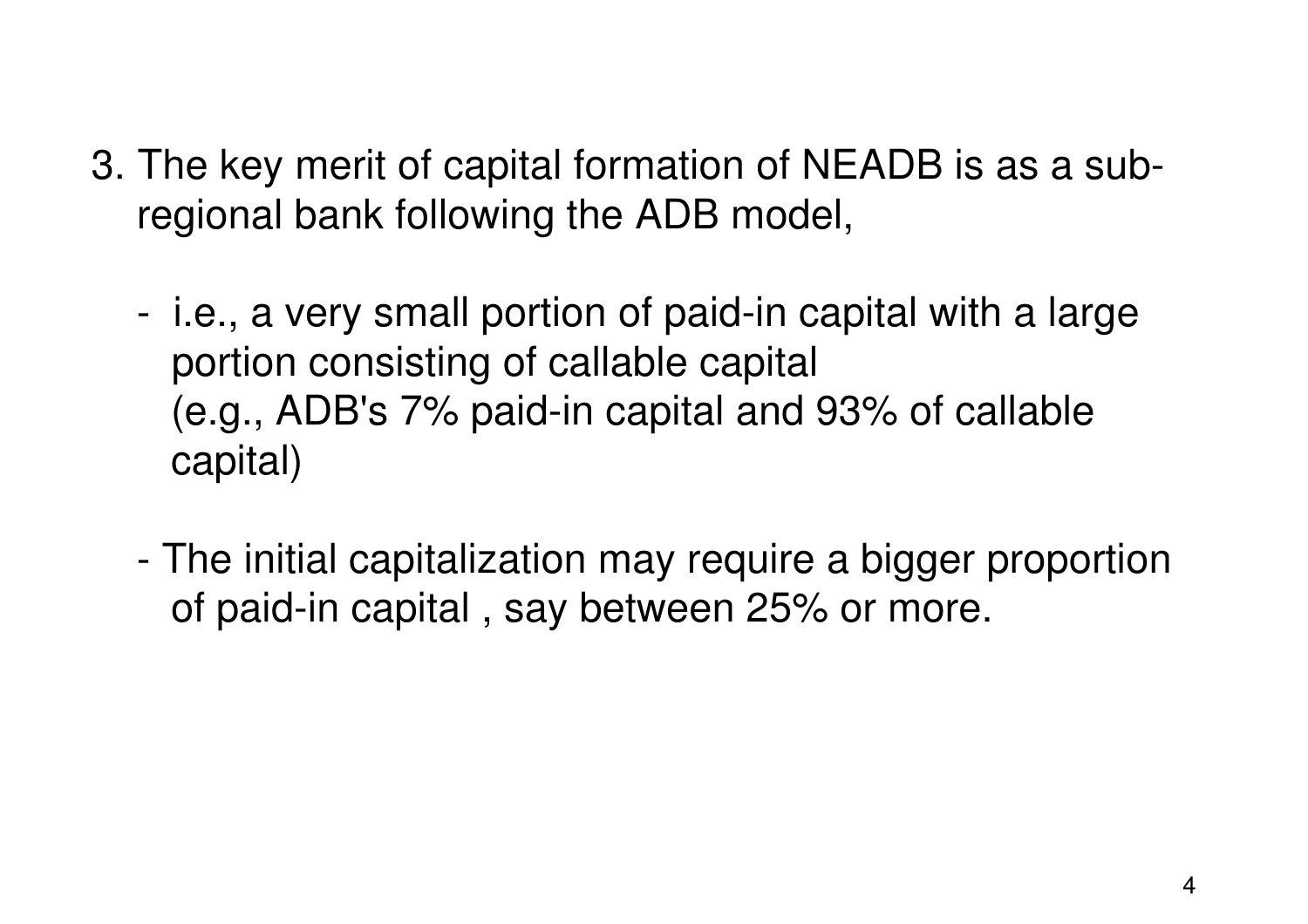#### **<Table 1> Summary of Costs and Benefits of ADB membership**

**The authorized capital of ADB as of 12/31/99 = \$47,597million Paid-in capital \$3,348million(7%)** + **Callable capital(\$44,245million(93%) <budgeted cost for shareholders> <contingent liability only)**

(Unit: US\$ in million)

| <b>Country</b>               | $%$ of<br><b>Bank's</b><br>Capital<br><b>Shares</b> | <b>Total</b><br>Subscr-<br>iption | Paid-In<br>Amount <sup>*</sup> | <b>Callable</b><br><b>Amount</b> | <b>Commercial, Development and</b><br>financial benefits of being<br>shareholder in ADB* |                            |              |
|------------------------------|-----------------------------------------------------|-----------------------------------|--------------------------------|----------------------------------|------------------------------------------------------------------------------------------|----------------------------|--------------|
|                              |                                                     |                                   | 7%                             | 93%                              | <b>In2000</b><br>(A)                                                                     | <b>Cumulatively</b><br>(B) | Loans<br>(C) |
| Japan                        | 15.93%                                              | \$7,185                           | \$504                          | \$6,681                          | \$131                                                                                    | \$7,041                    |              |
| <b>South</b><br><b>Korea</b> | 5.13%                                               | \$2,320                           | \$162                          | \$2,158                          | \$109                                                                                    | \$3,526                    | \$6,338      |
| China                        | 6.56%                                               | \$2,970                           | \$208                          | \$2,762                          | \$783                                                                                    | \$5,492                    | \$10.3Bn     |
| <b>Mongolia</b>              | 0.15%                                               | \$6.93                            | \$0.49                         | \$6.44                           |                                                                                          |                            |              |

- **\*A&B : member countries share of ADB procurement contracts for goods, related services and consulting services**
	- **C : total amount of development loans from ADB**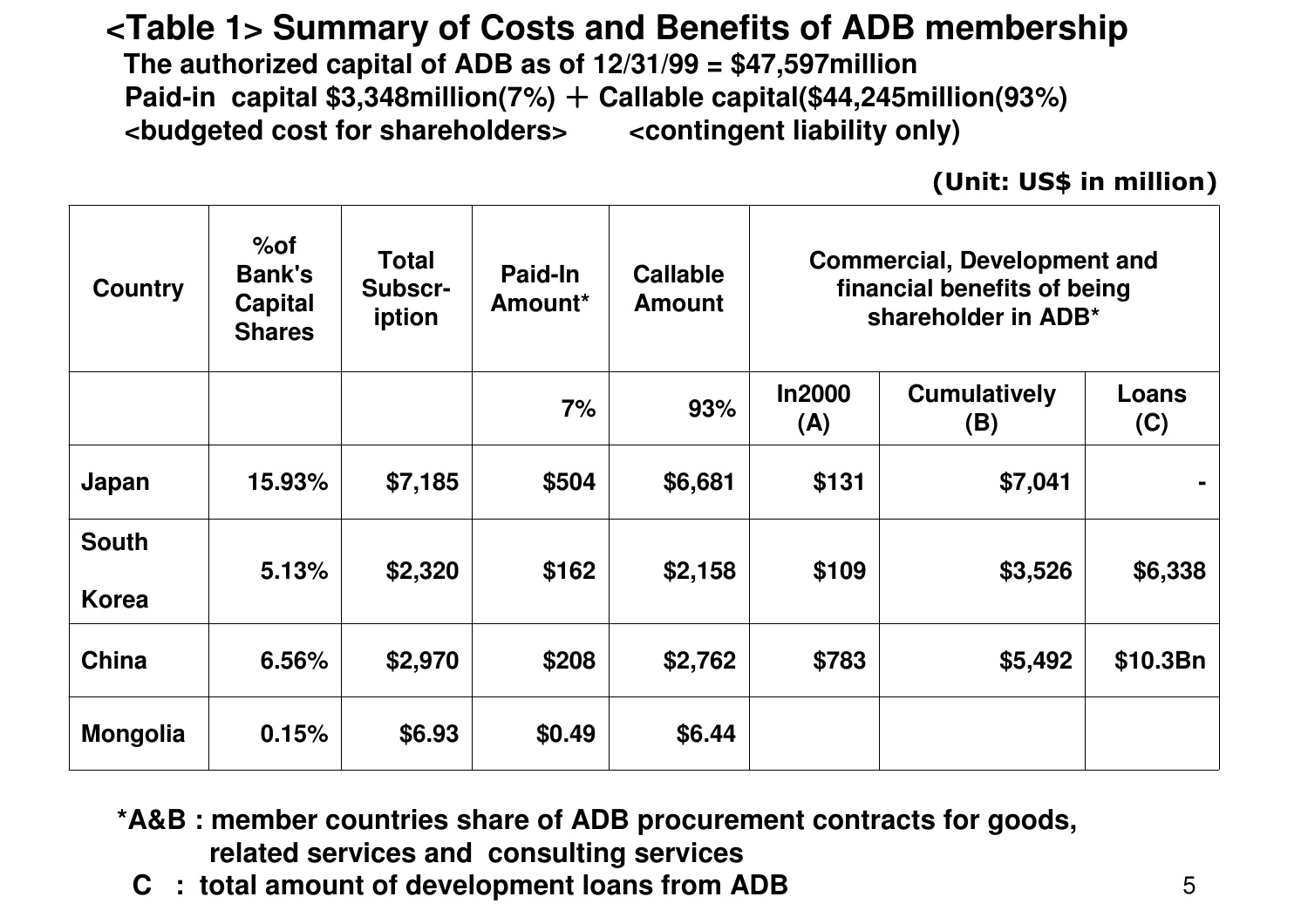### **. Reason Why the NEADB Has Not Yet Been Established**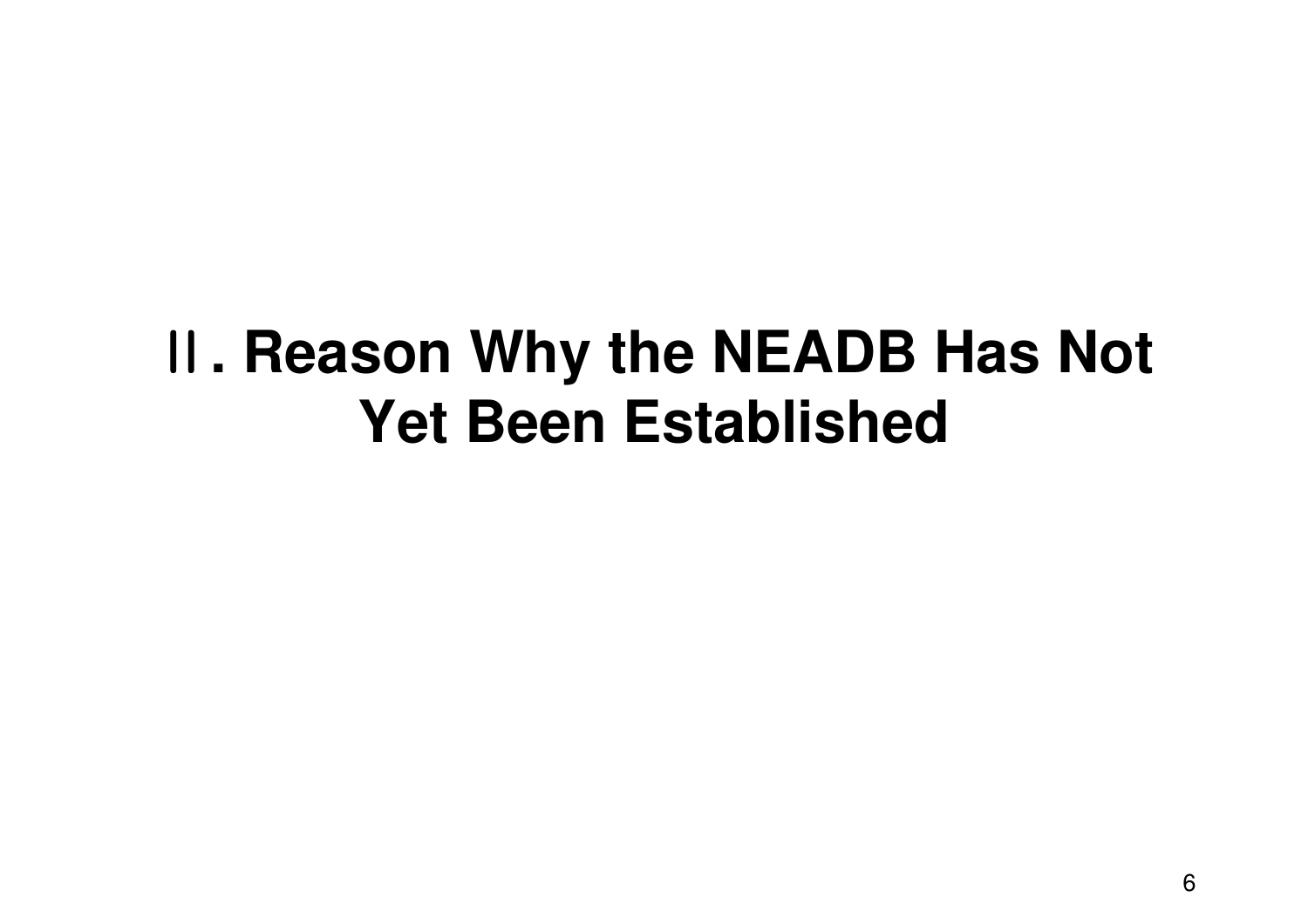- 4. The Tokyo Foundation, in its monograph series no. 7, pp38-39,pointed out the following 4 reasons for why the NEADB hasnot yet been established
	- 1) lack of viable regional effort toward bilateral and/or multilateral agreements,( e.g. FTA, etc.)
	- 2) lack of regional identity and/or leadership
	- 3) lack of confidence among regional member countries
	- 4) lack of external environment- building, (e.g. DPRK'snuclear problem )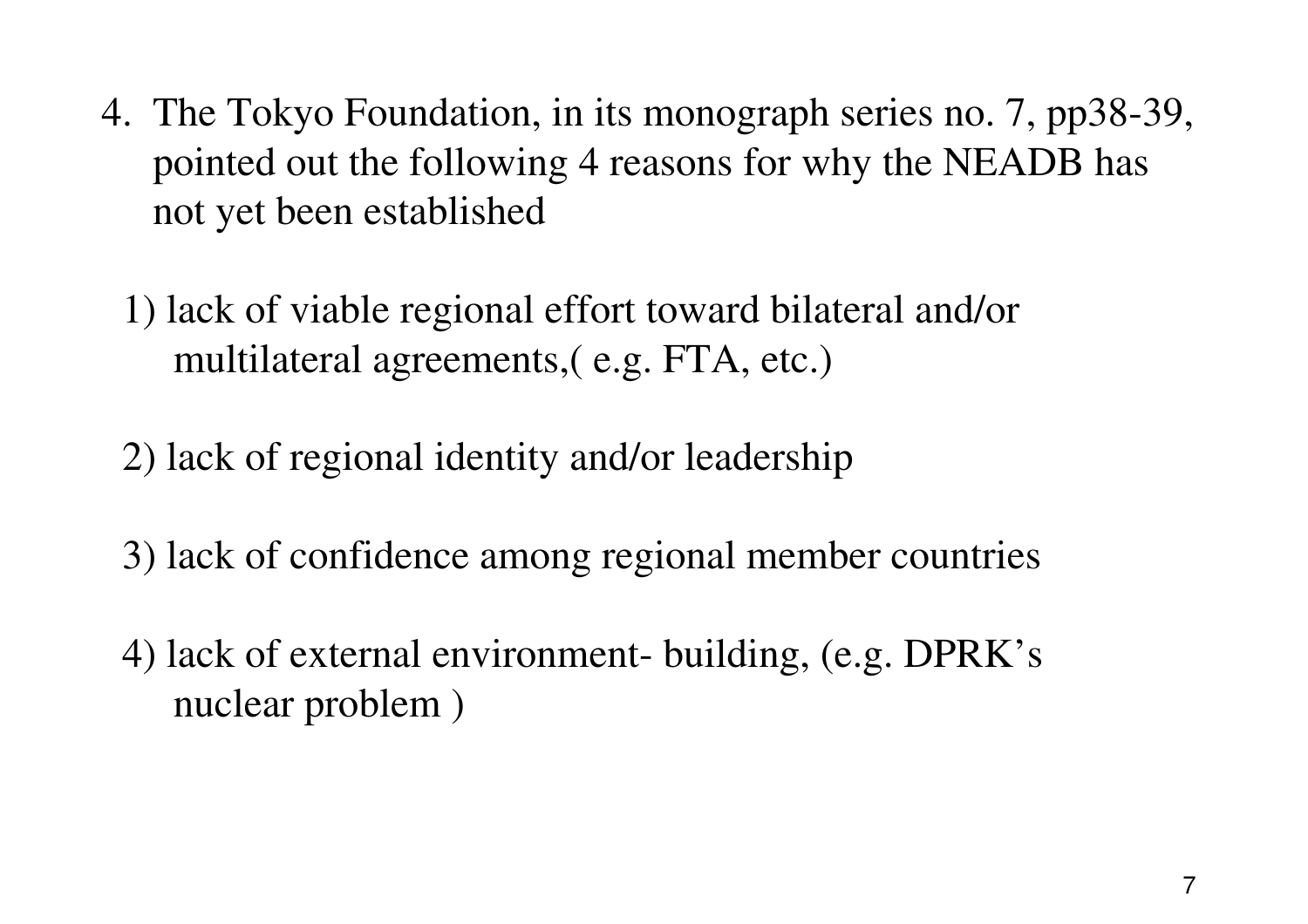- 5. In addition to the reasons cited above, the following 2 fundamental reasons should be taken into consideration.
- 1) Before and after entering into the war in Iraq, the U.S. and the U.K. coalition powers exerted every effort to the middle eastern oilembargo and subsequently lesser concern or support to subregional development financing like the NEADB.
- 2) The establishment of a Sub-regional bank such as the NEADB has not yet been fully supported even by multilateral financinginstitutions such as ADB, AfDB, EBRD and IADB, etc.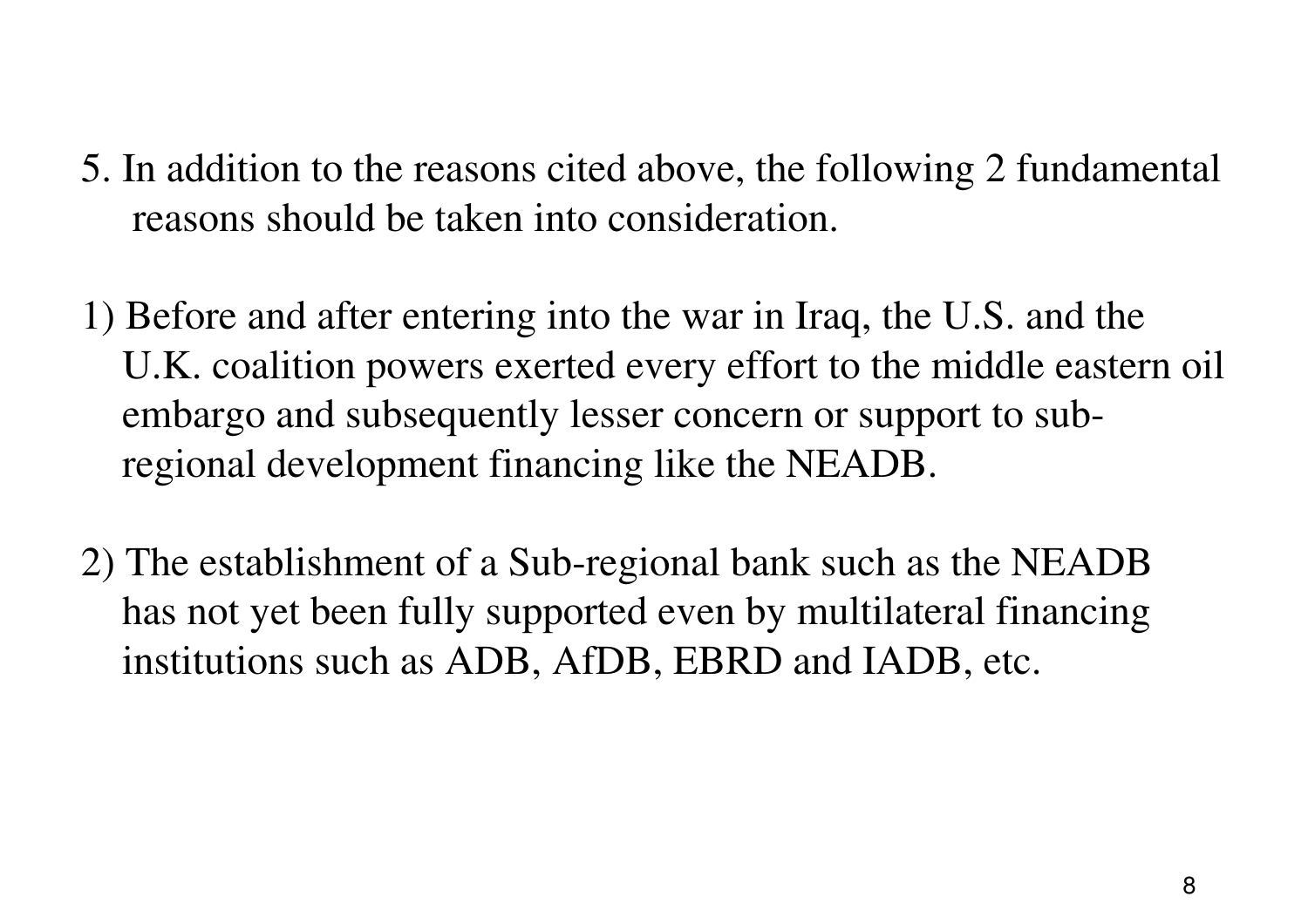## **. A Design of Multilateral Fund Raising of the NEADB**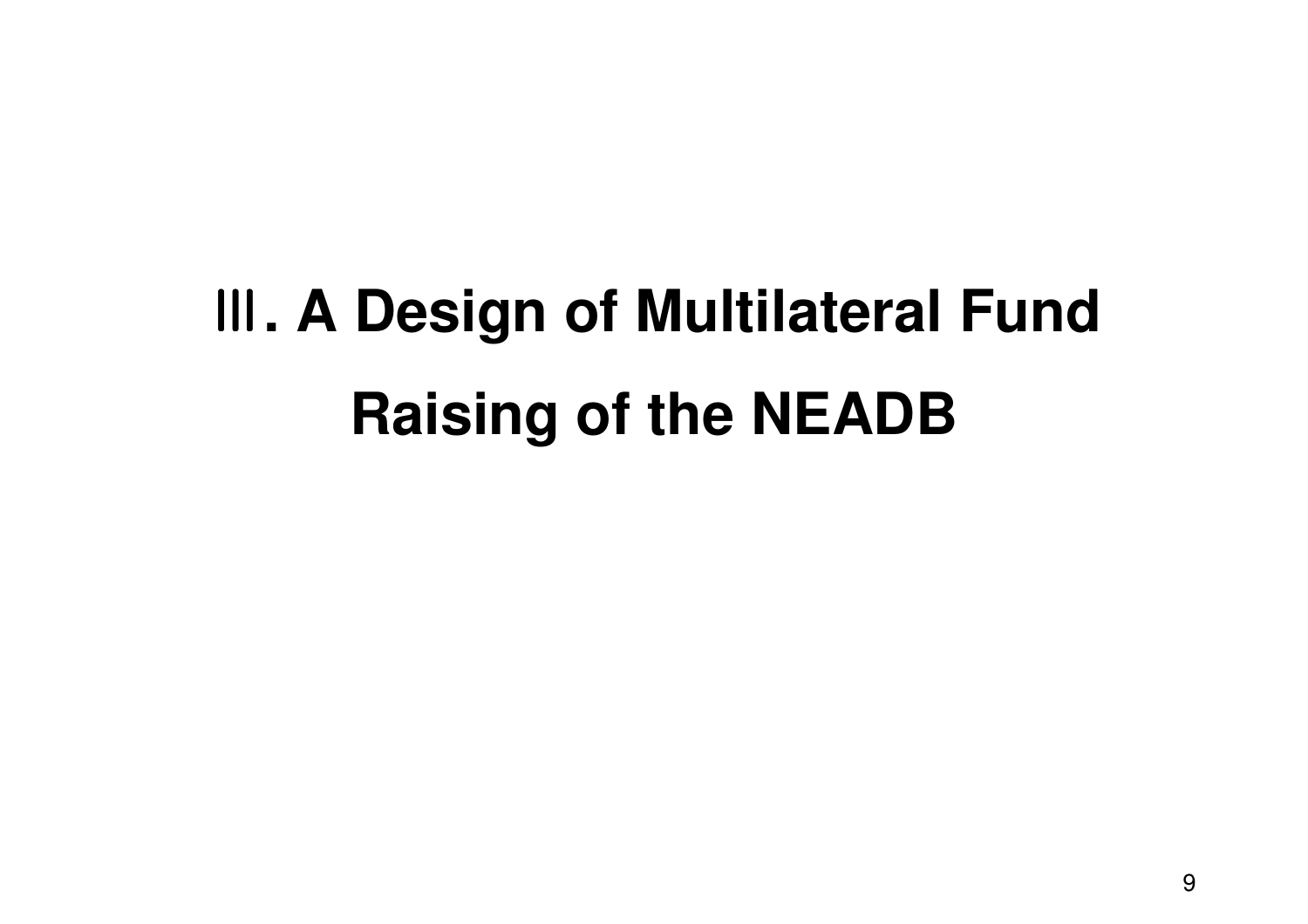6. In the by-gone days, the government of formerPresident Kim, Dae Jung tried mainly a bilateral approach to the Democratic Peoples Republic of Koreain line with 'Sunshine Policy'.

However, the success of economic cooperation through bilateral transfer of funds is being questionedin the context of nuclear issue .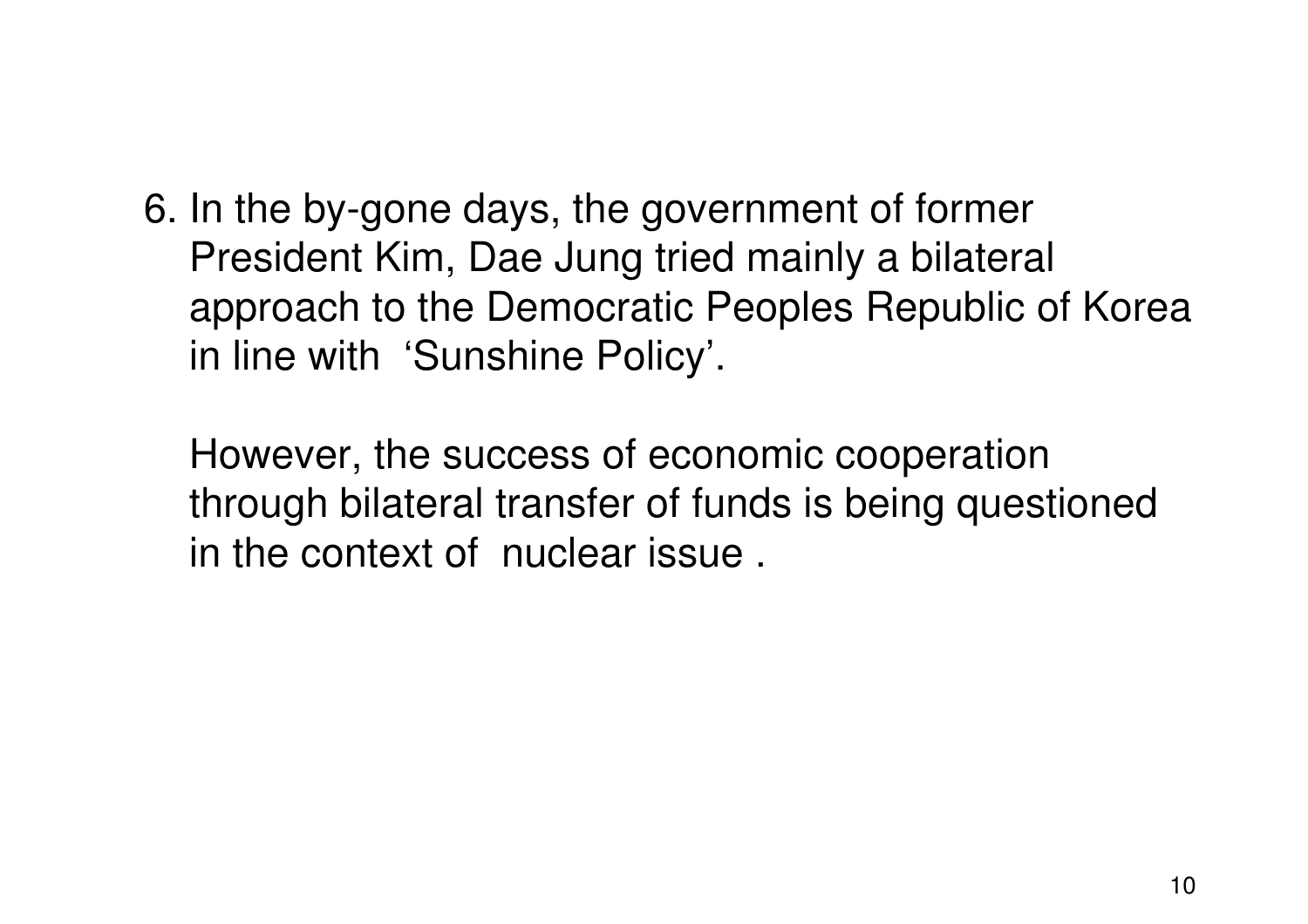7. Therefore, the newly inaugurated government of President Noh, Moo Hyun targeted the implementation ofthe 'Peace and Prosperity of Northeast Asia Region'.

In line with this strategy, multilateral fund raising and cooperation for the establishment of the Northeast Asia Development Bank should be prerequisite to financinginfrastructure in the region in the future.

In this respect, I would like to draw your attention to therecent remarkable NEA financial cooperation of Chiangmai Agreement of Central Bank Swap.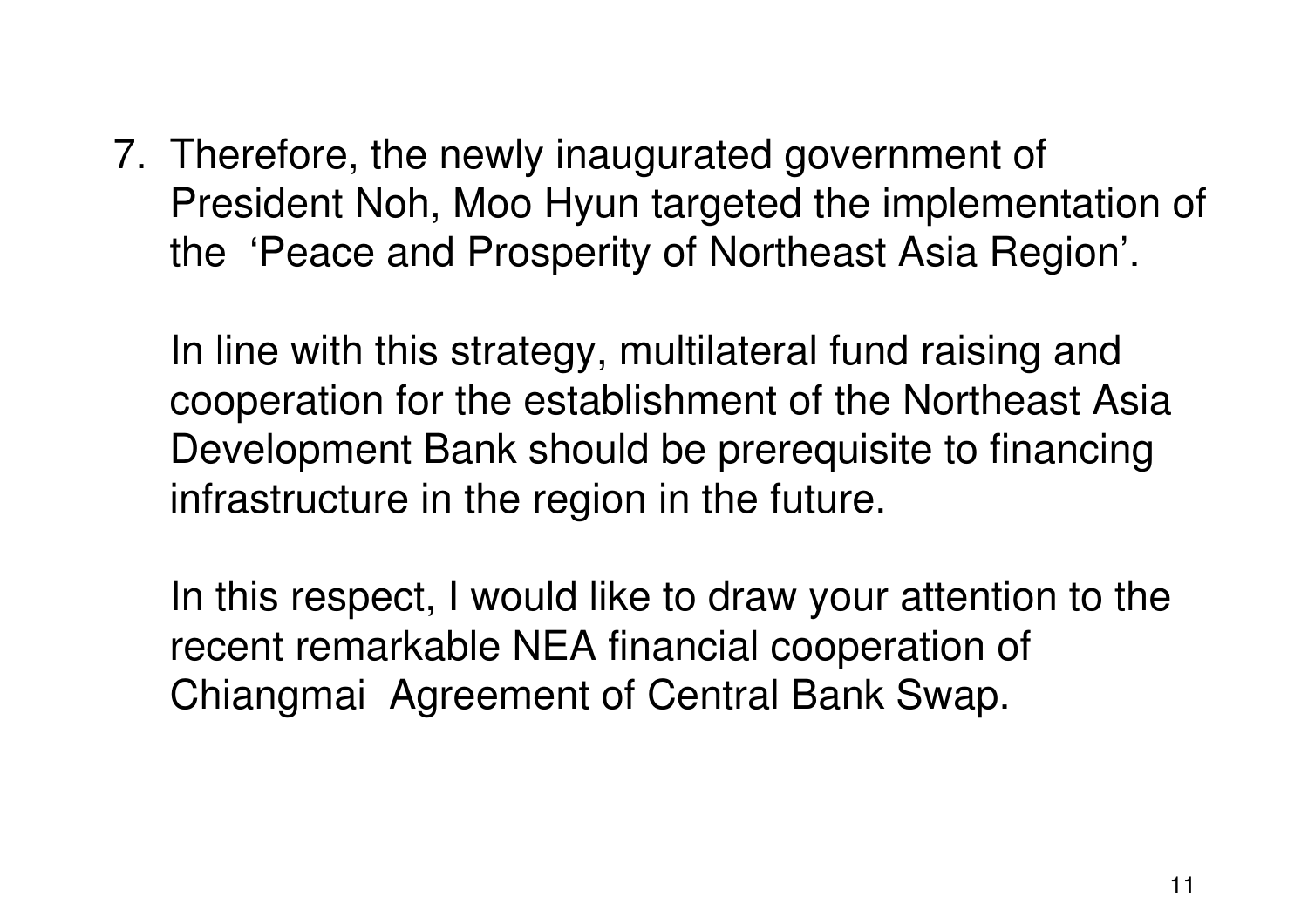#### <Table 2> Progress on the "Chiangmai Initiative"

(as of Jan. 15, 2004 )

| <b>BSA</b>               | <b>Currencies</b> | <b>Conclusion</b><br>Dates | <b>Amount</b>               |
|--------------------------|-------------------|----------------------------|-----------------------------|
| Korea - Japan            | USD/Won           | July 4, 2001               | US\$ 7 billion 1            |
| Japan-Thailand           | USD/Baht          | July 30, 2001              | US\$ 3 billion              |
| Japan-Philippines        | USD/Peso          | Aug. 27, 2001              | US\$ 3 billion              |
| Japan-Malaysia           | USD/Ringgit       | Oct. 5, 2001               | US\$ 3.5 billion            |
| China-Thailand           | USD/Baht          | Dec. 6, 2001               | US\$ 2 billion              |
| China - Japan            | Yen/Renminbi      | March 28, 2002             | US\$ 3 billion equivalent   |
| Korea - China            | Won/Reminbi       | June 24, 2002              | US\$ 2 billion <sup>2</sup> |
| Korea-Thailand           | USD/Baht(Won)     | June 25, 2002              | US\$ 1 billion              |
| Korea-Malaysia           | USD/Ringgit(Won)  | July 26, 2002              | US\$ 1 billion              |
| Korea-Philippines        | USD/Peso(Won)     | Aug. 9, 2002               | US\$ 1 billion              |
| China-Malaysia           | USD/Ringgit       | Oct. 9, 2002               | US\$ 1.5 billion            |
| Japan-Indonesia          | USD/Rupiah        | Feb. 17, 2003              | US\$ 3 billion              |
| <b>China-Philippines</b> | Renminbi/ Peso    | Aug. 30, 2003              | US\$ 1 billion              |
| Japan-Singapore          | USD/SG\$          | Nov. 10, 2003              | US\$ 1 billion              |
| Korea- Indonesia         | USD/Rupiah(Won)   | Dec. 24, 2003              | US\$ 1 billion              |
| China-Indonesia          | China- Indonesia  | Dec. 30, 2003              | US\$ 1 billion              |

( Total US\$ 35 billion )

1) The US dollar amounts include the amounts committed under the New Miyazawa initiative, US\$5 billion for Korea and US\$2.5 billion for Malaysia.

2) The swap requesting country could ask for dollar-local currency swap.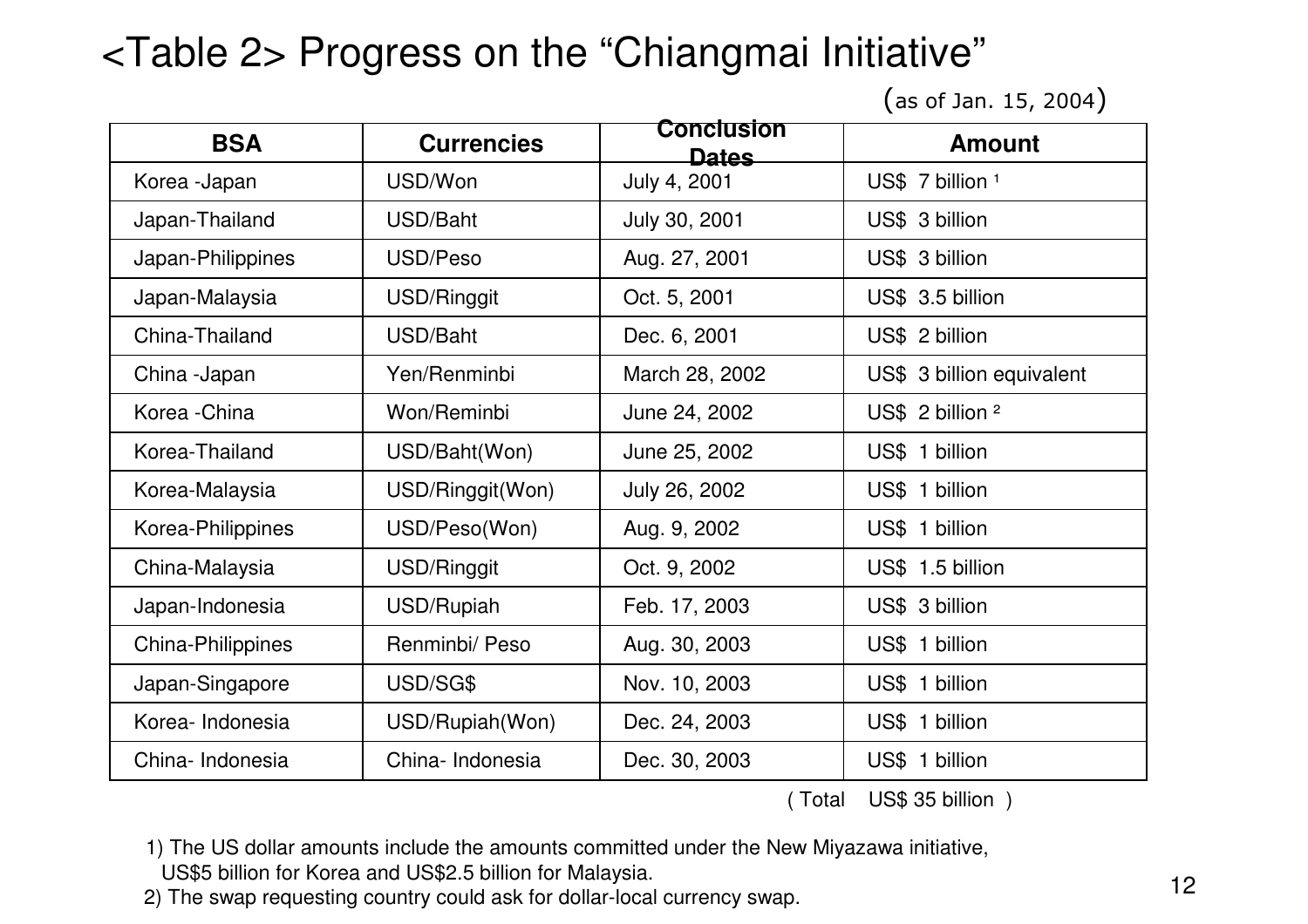8. For your further information, I would like once againmention the noteworthy movements of ASEM FinanceMinisters' Meeting held in Copenhagen, Denmark inJuly 2002, where the design of ACU (Asian Currency Unit)was officially proposed. Since then, not only APEC and ASEAN+3 (i.e. China, Japan and Korea) but alsoEMEAP(Executives' Meeting of East Asia and Pacific 11 Central Banks)and even ASEM have been exerting everyefforts to realize both policy coordination and ABF(Asia Bond Fund) activation. This will surely be one of the mostencouraging sign of environmental evolution for the design of establishing NEADB(Northeast Asia Development Bank).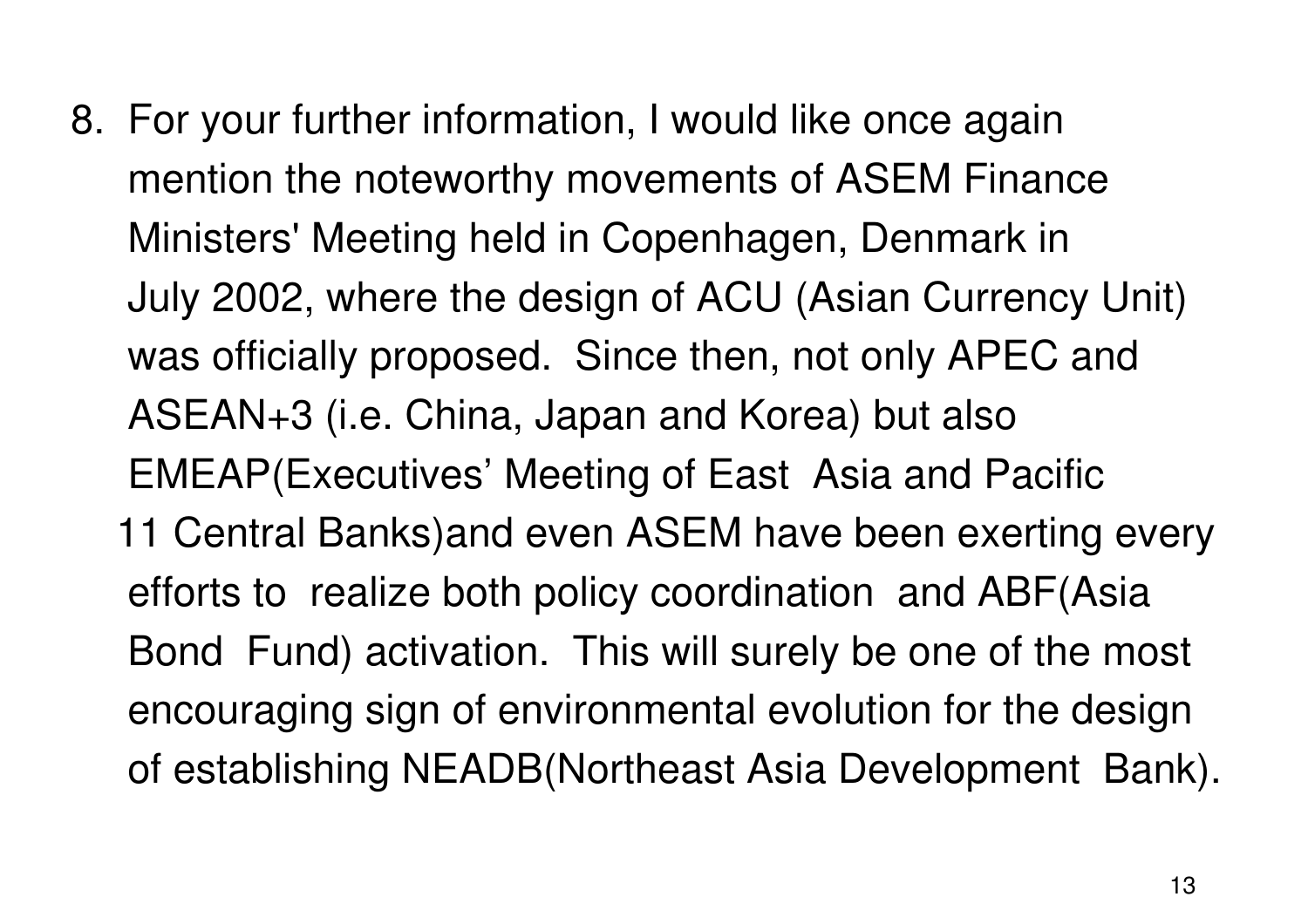The design was accelerated through recent weak floating of Key Currency, i.e. U.S. dollar and its keen influence on the respective Asian country's currency.

Looking back upon the experience of EURO Monetary Union, ASEAN plus three, i.e. China, Japan and Korea had already agreed and implemented upon Central Bank Swap Arrangement called "Chiangmai Initiative", already amounted to US\$ 35 billion as of 15 January, 2004.

Thus, next step has been taken into consideration of establishing an unified multi-currency peg floating exchange rate system which is composed of namely U.S. dollar, EURO, Japanese Yen, Yuan and Korean Won, etc.